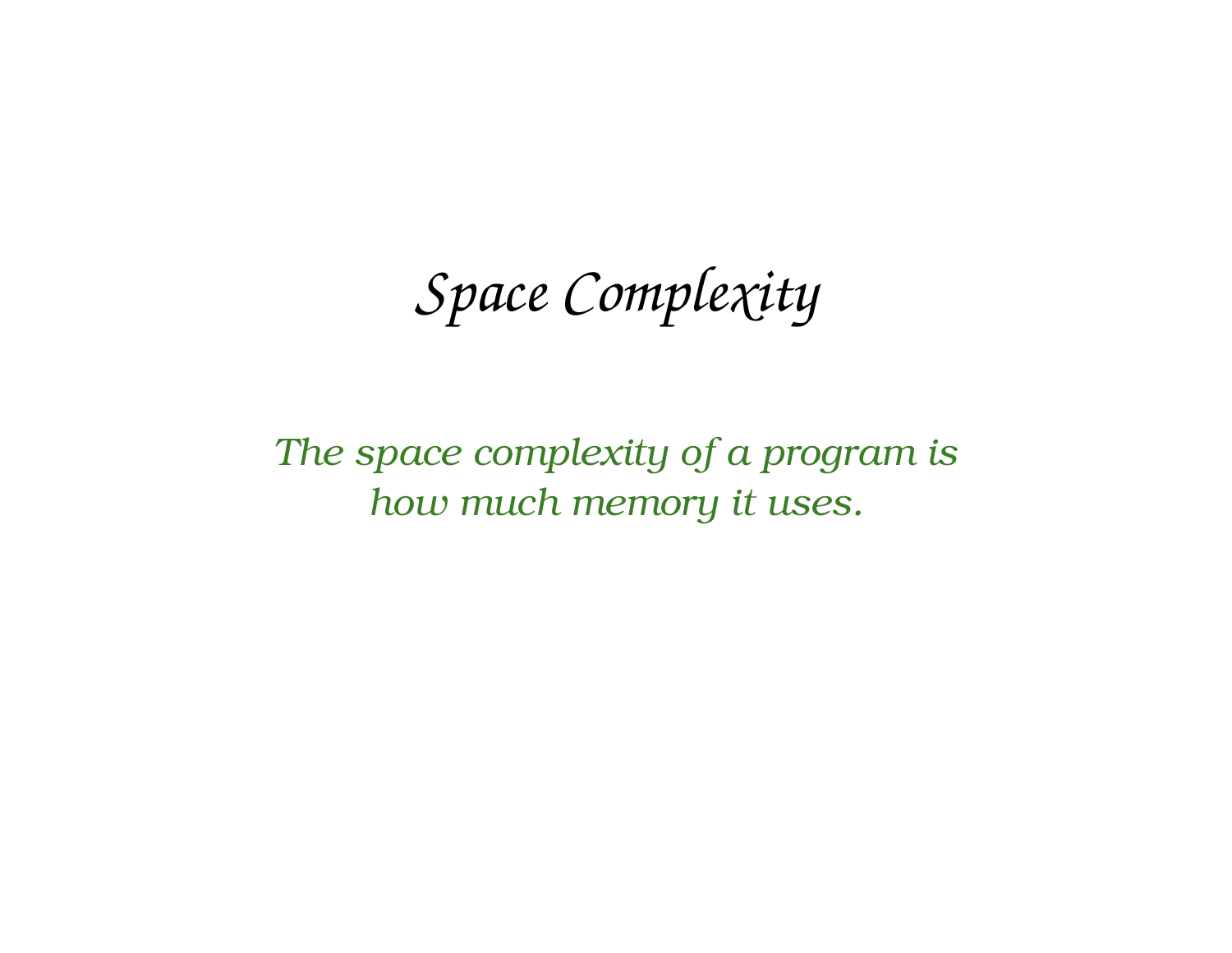*Measuring Space*

When we compute the space used by a TM, we *do not count the input* (think of input as *readonly*).

We say that TM  $M$  runs in space  $S(n)$  if for all inputs of length n, M uses at most  $S(n)$  cells in total on its work-tapes.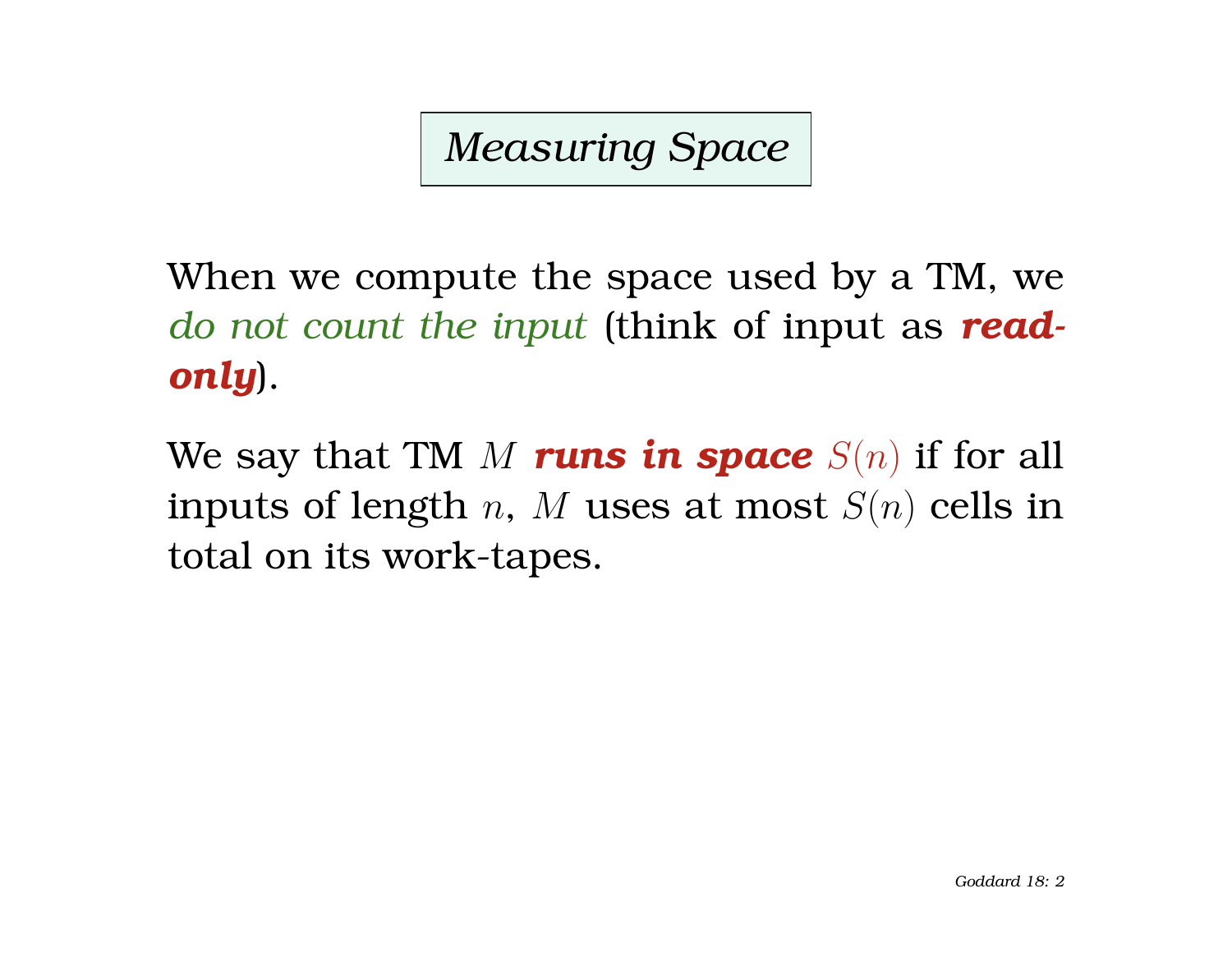*Example:* SAT

The problem SAT can be decided in linear space.

The natural algorithm is to try all assignments. The storage required is to keep track of the assignment, and to do the verification. Both take at most linear space.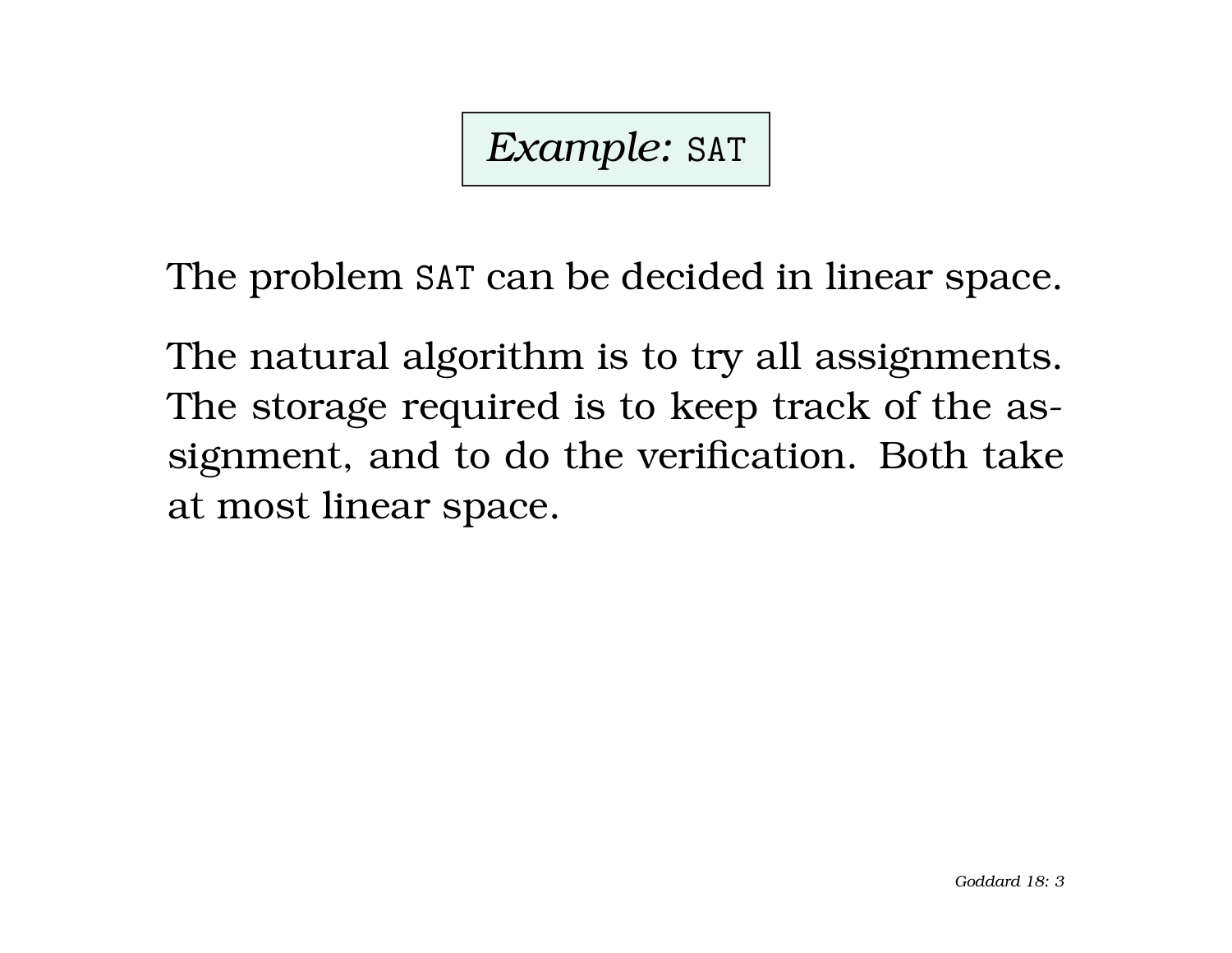*Time versus Space*

Since it takes one time-step to access one memory cell, the number of memory cells a TM accesses cannot exceed the number of steps it runs for:

*If TM runs in time* T(n)*, then it runs in space*  $T(n)$ *.*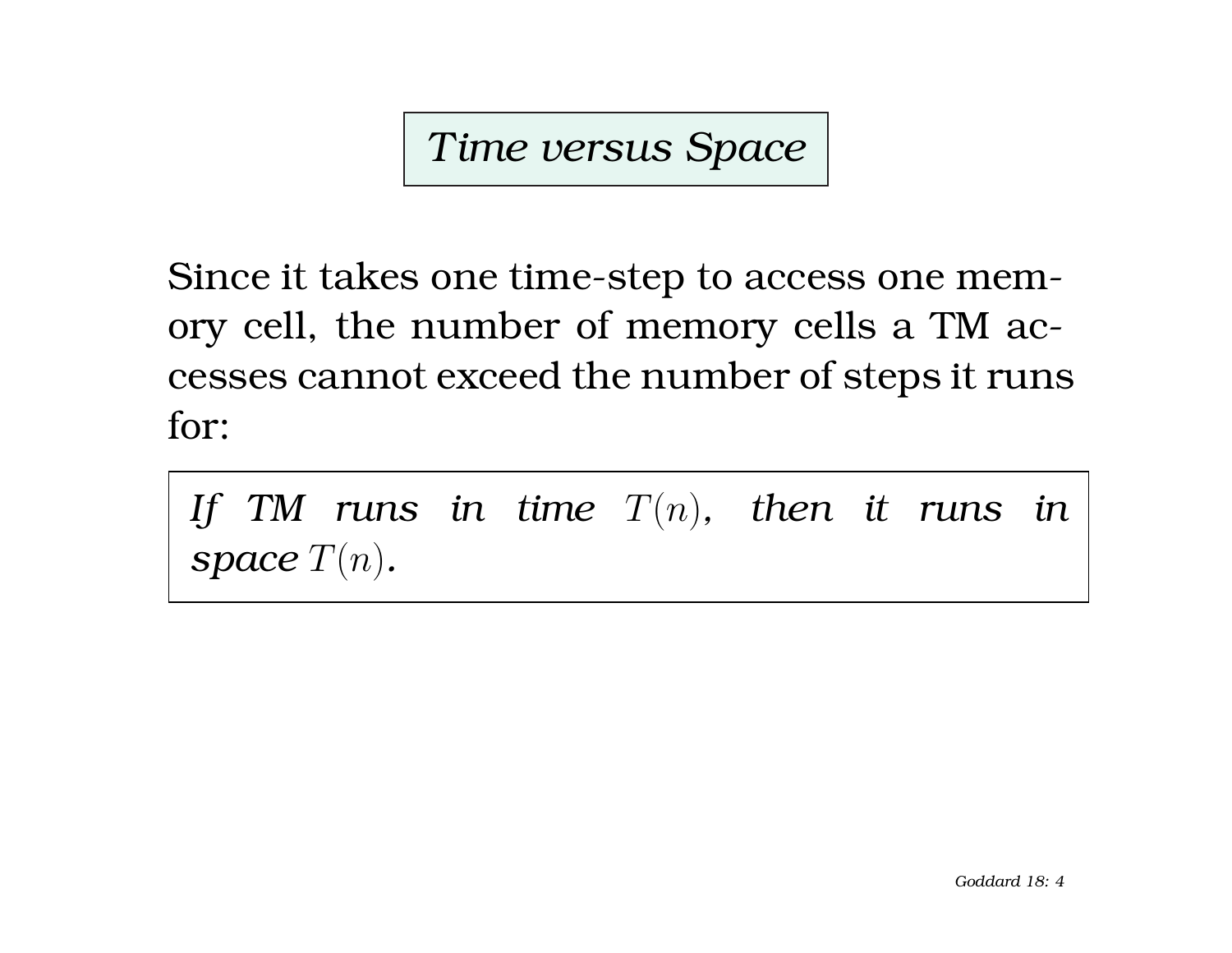*Infinite Loops*

We repeat an observation we used before:

**Fact.** *Suppose a deterministic TM runs in* S(n) *space with* g *tape symbols and* q *states. If TM runs for longer than*  $qng^{S(n)}$  *steps on input of length* n*, then it is stuck in an infinite loop.*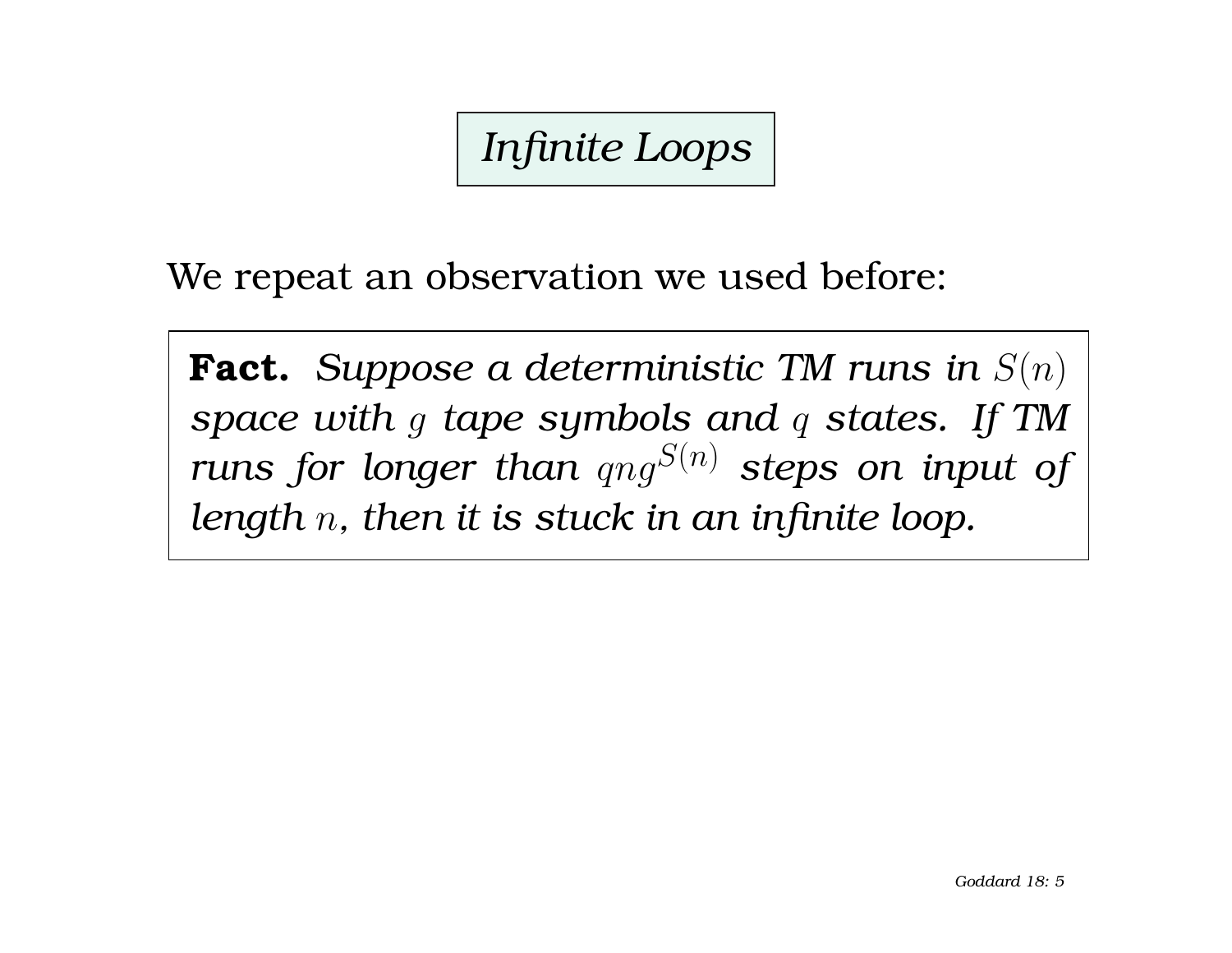#### *We Can Assume Space-Bounded TMs Halt*

**Theorem.** If L accepted by TM M in space  $S(n)$  $(S(n) \geq \log n)$ , then L is accepted by TM M' that *runs in space* O(S(n)) *but always halts.*

*Proof.* Build TM  $M'$  that is almost  $M$ , but also has a binary counter that counts the number of steps that  $M$  has been going. When counter exceeds above bound,  $M'$  stops and rejects.

A counter that counts up to T takes  $O(\log T)$ space. Thus, space for counter is  $O(\log (qng^{S(n)}))=$  $O(S(n) + \log n)$ . So M' still runs in  $O(S(n))$  space.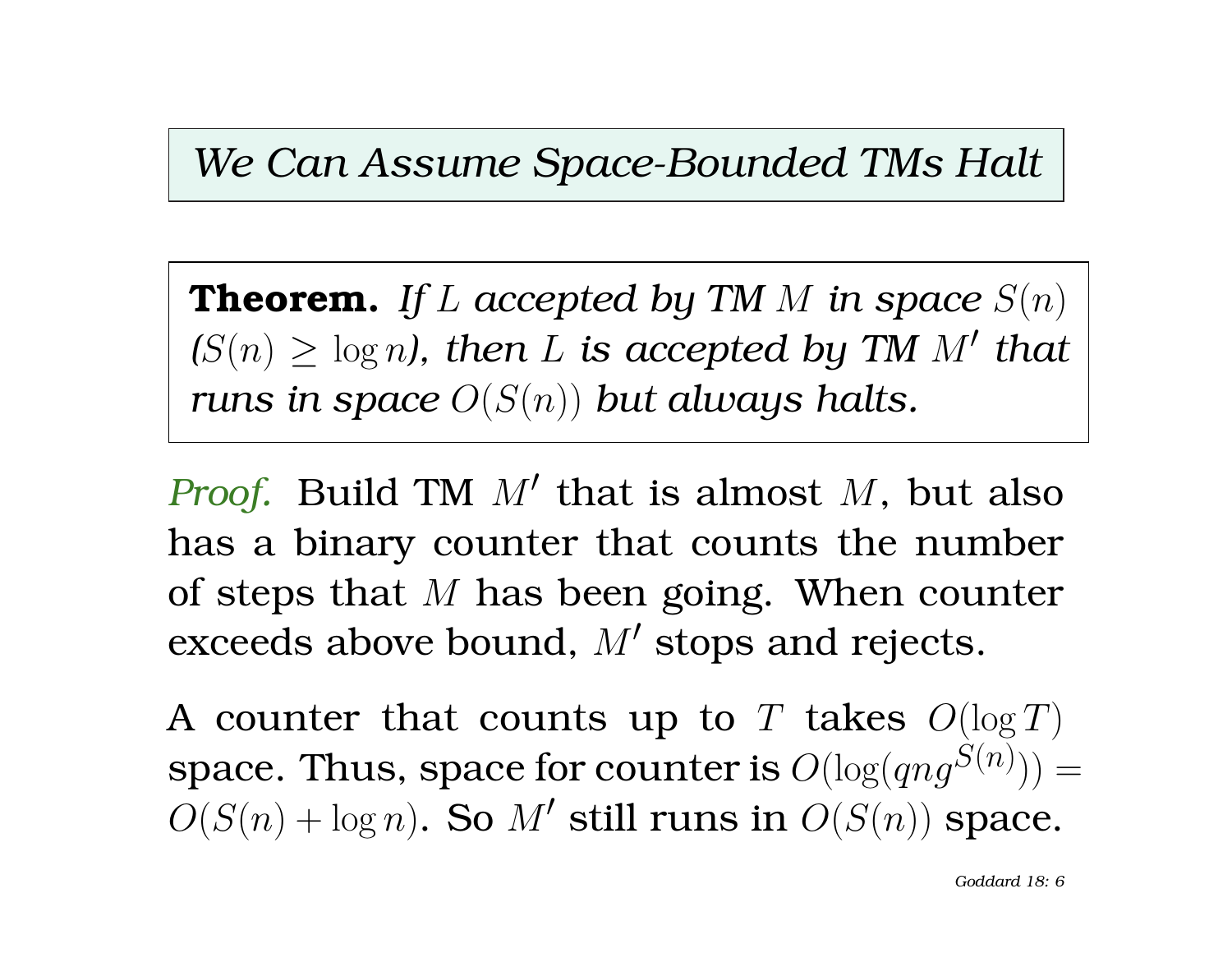*At Most Exponential Blow-Up*

Another consequence of above fact is:

**Theorem.** *If language* L *is decided in space*  $S(n)$  (where  $S(n) \geq \log n$ ), then there is constant  $C$  such that  $L$  is decided in time  $O(C^{S(n)})$ .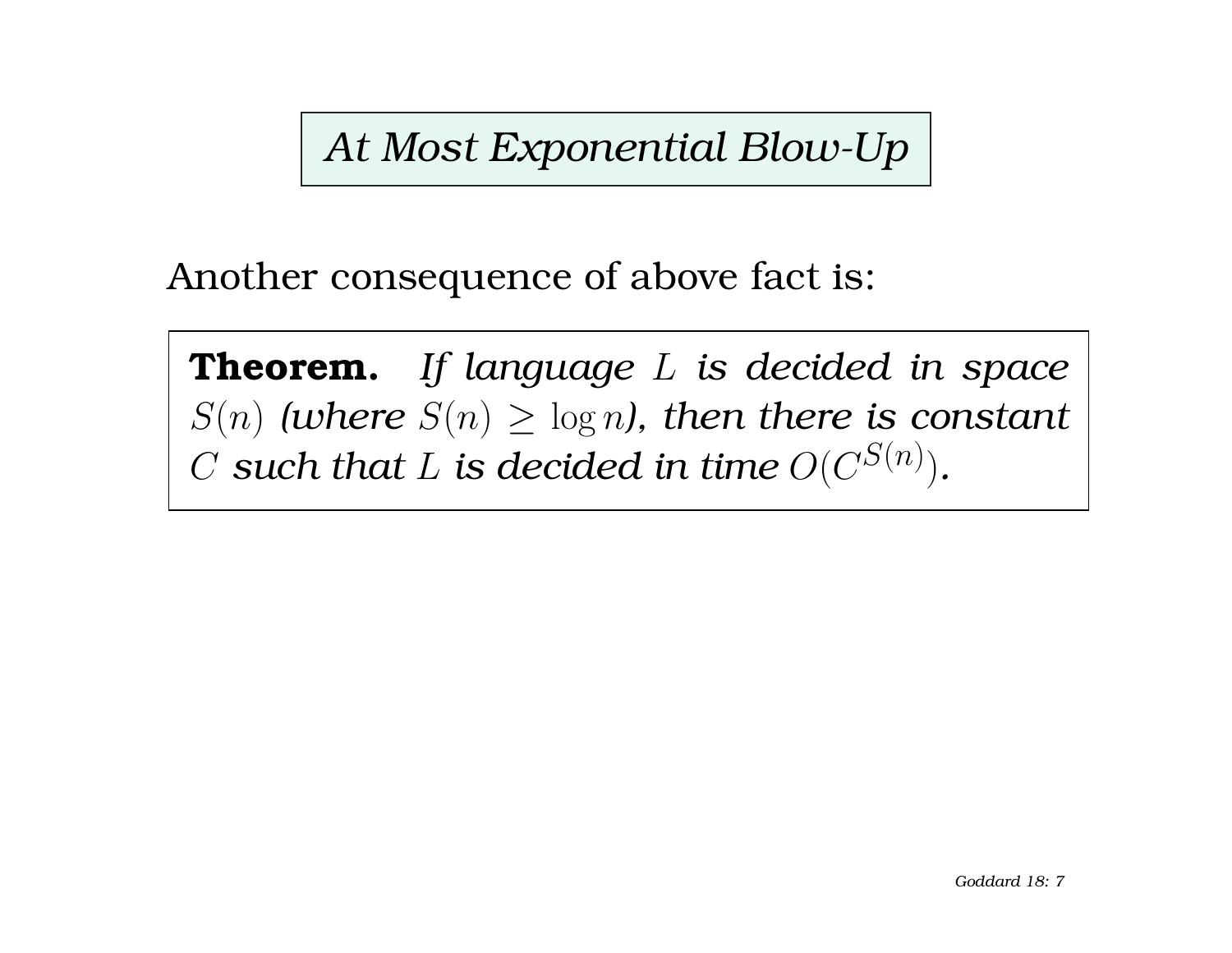### *Constant Space*

It turns out that:

**Fact.** *The languages decidable in constant space are precisely the regular languages.*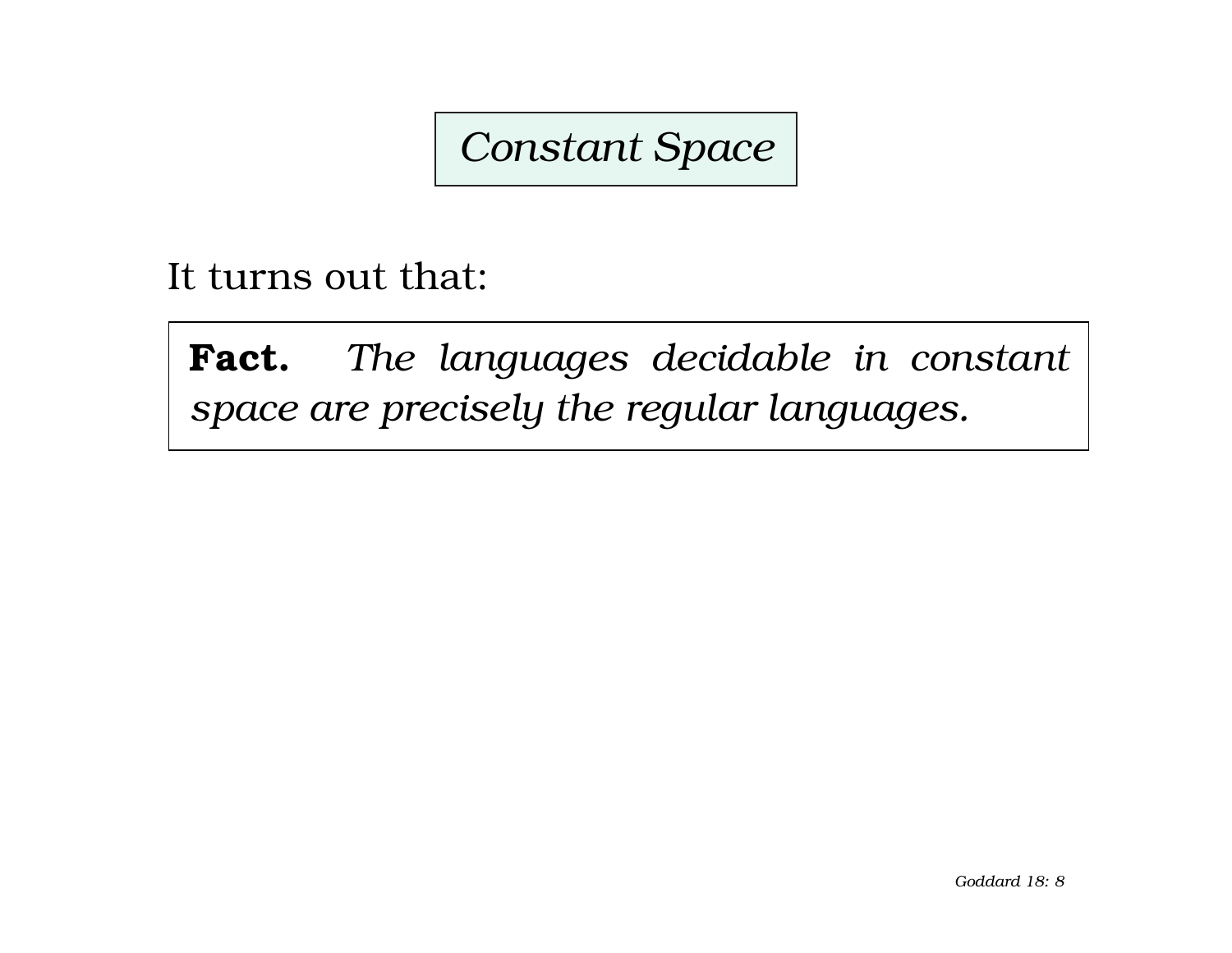*Nondeterministic Space*

NTM  $M$  runs in space  $S(n)$  if for any input of length  $n$  and for any branch,  $M$  uses at most  $S(n)$  cells on its work-tape.

The above results about time and space still apply.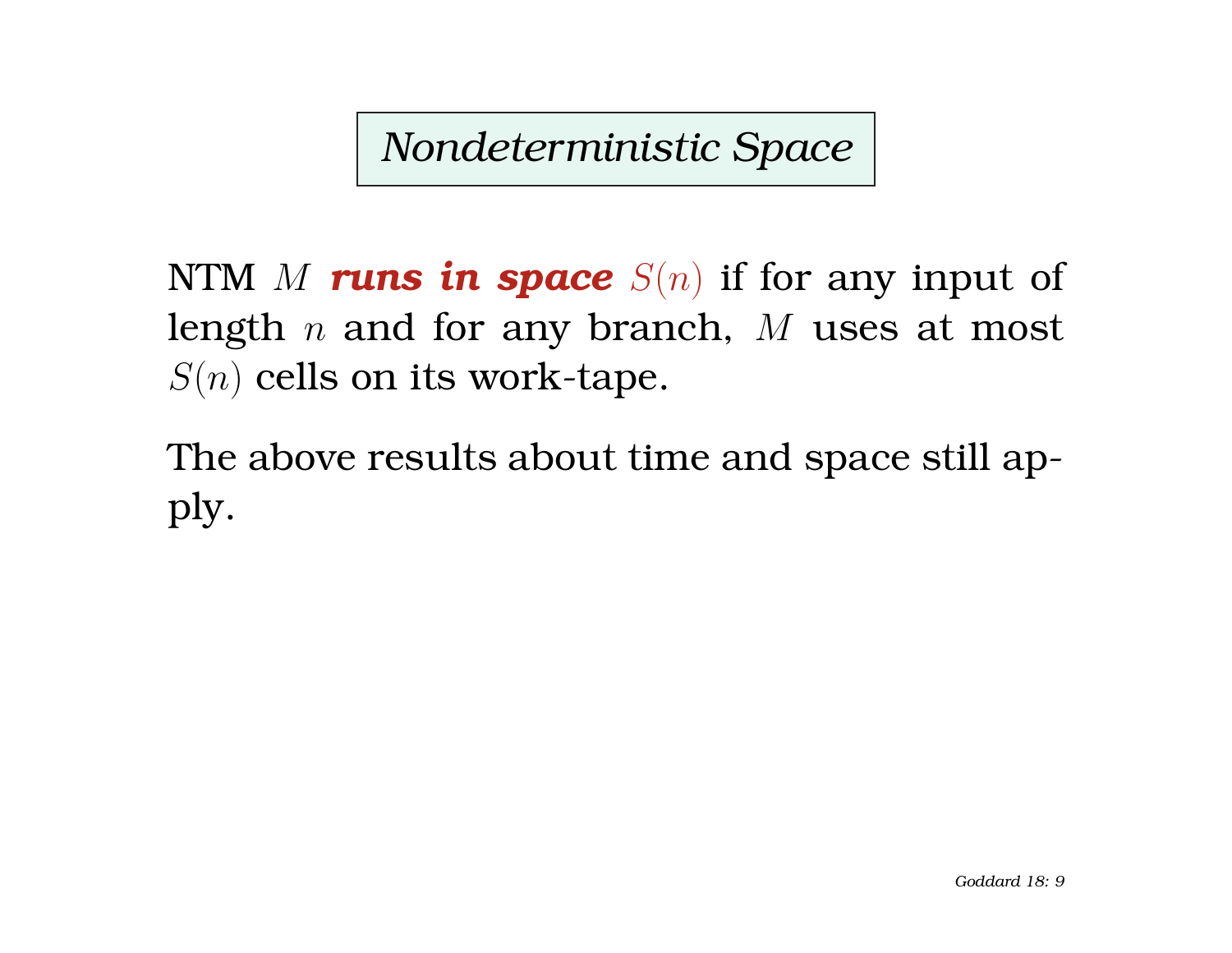*Polynomial Space*

 $PSPACE$  is the set of languages that can be decided in polynomial space; NPSPACE is the set of languages that can be decided in polynomial space by a nondeterministic machine.

It is perhaps surprising that these two classes are known to be the same: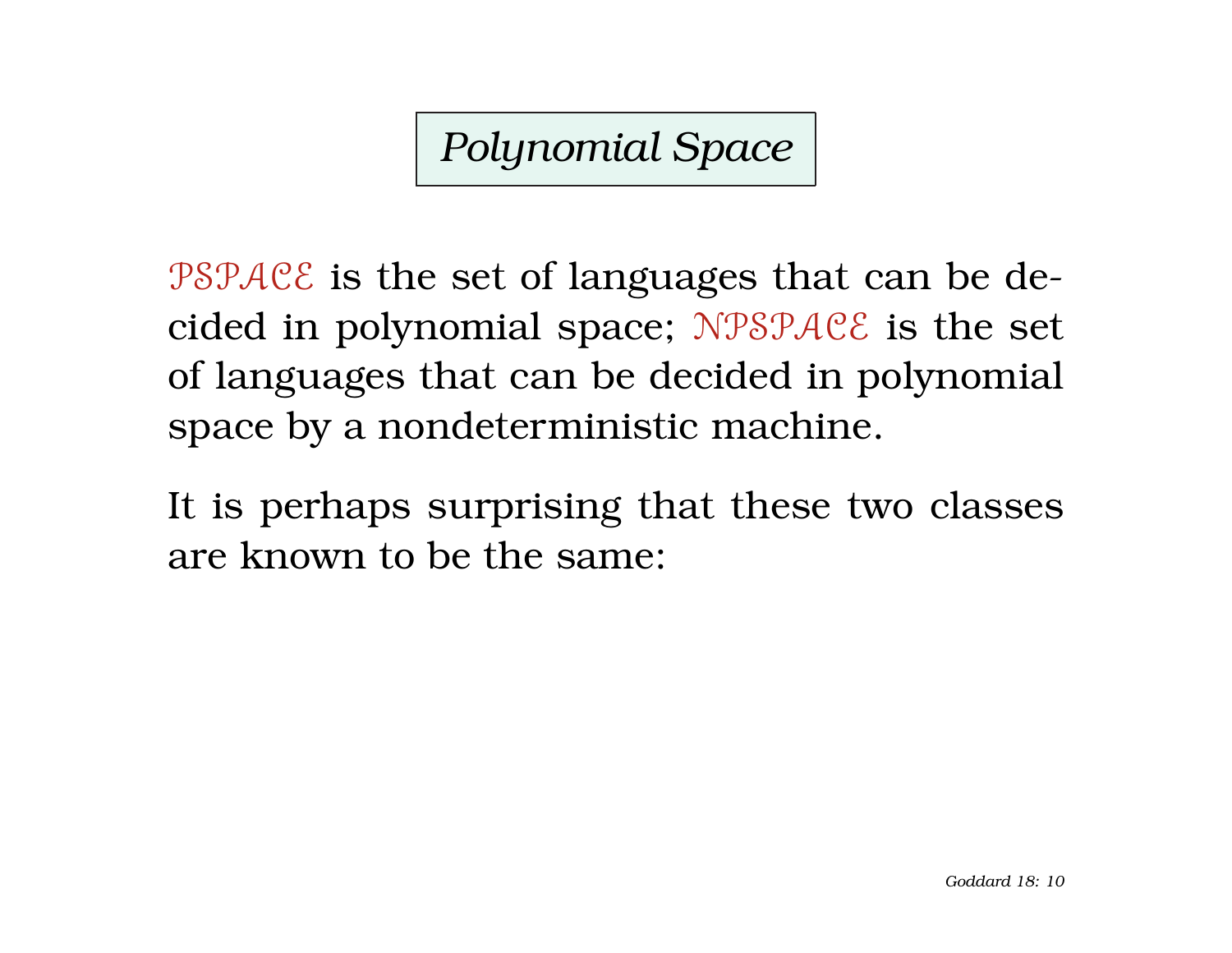*Savitch's Theorem*

#### **Savitch's Theorem.** PSPACE = NPSPACE

We show that if there is an NTM for language  $L$ that uses  $S(n)$  space (where  $S(n) \geq \log n$ ), then there is a DTM for L that uses  $O((S(n))^2)$  space. The theorem follows since the square of a polynomial is still a polynomial.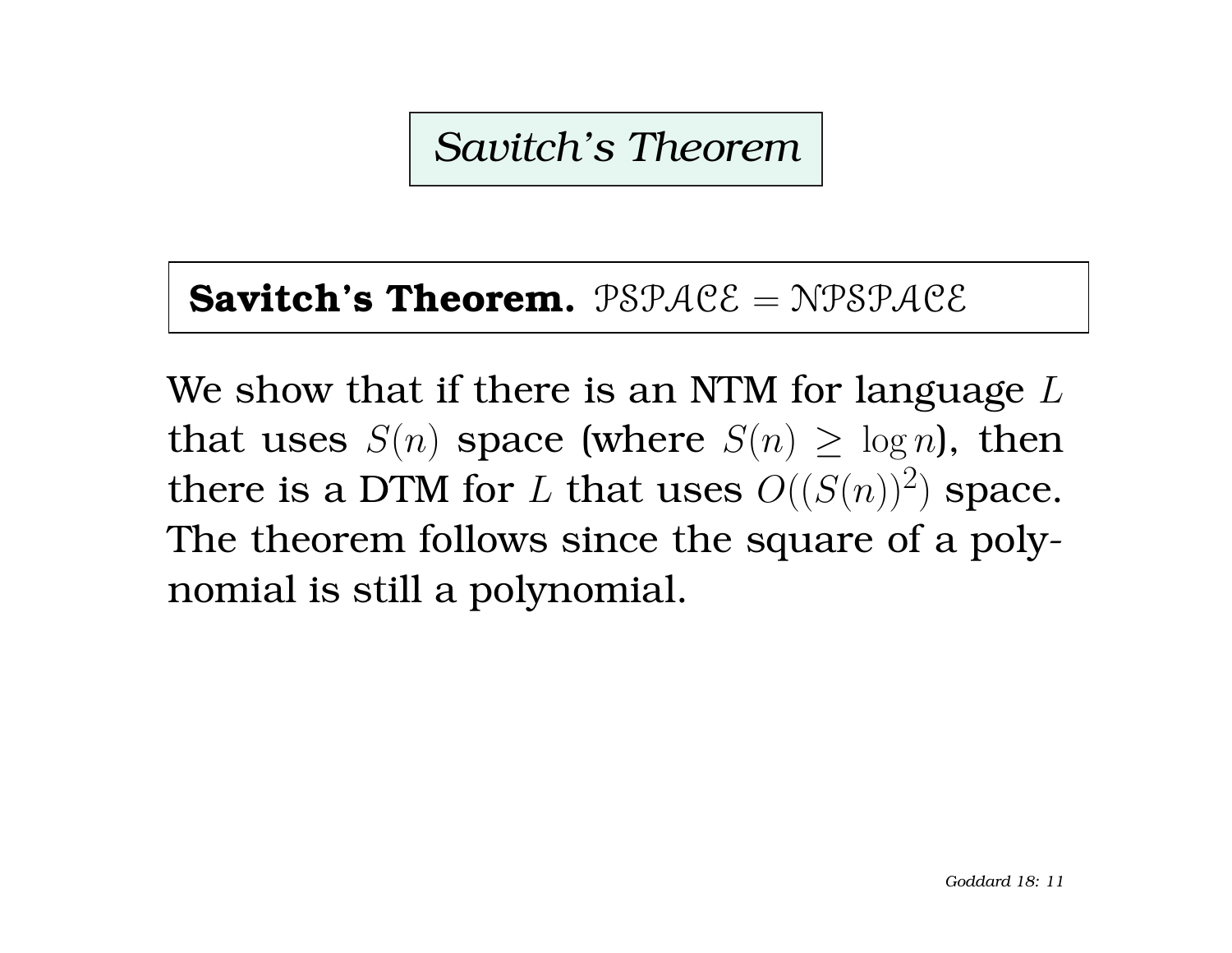# *Proof of Savitch's Theorem*

Let  $M$  be NTM that always halts and runs in space  $S(n)$ . Then M runs in at most  $T = qnq^{S(n)}$ steps for  $q$  states and  $q$  tape symbols. Re-program M to erase its work-tape and end in a particular state when it accepts.

We use configurations and pad each to have length  $S(n)$ . So there is unique starting configuration  $C_s$  for given input and unique accepting configuration  $C_a$ . The question is: *is there a seguence of moves from*  $C_s$  *to*  $C_a$ ?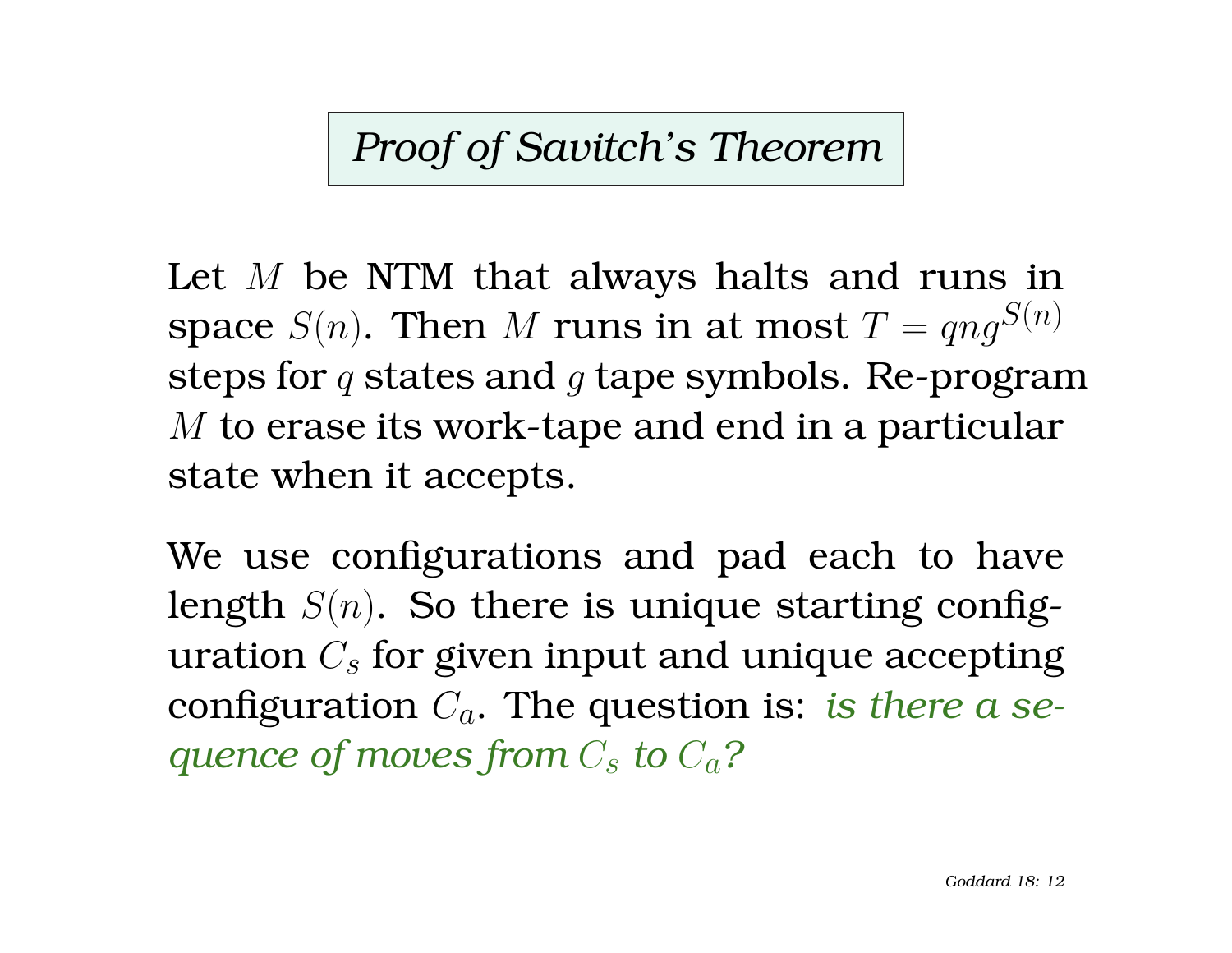### *A Recursive Function*

Define boolean function  $f$  that takes as arguments two configurations  $C_1$  and  $C_2$  and integer  $i$  such that  $f(C_1,C_2,i)$  is TRUE if  $M$  can get from  $C_1$  to  $C_2$  in at most  $i$  steps and FALSE otherwise. This can be computed recursively: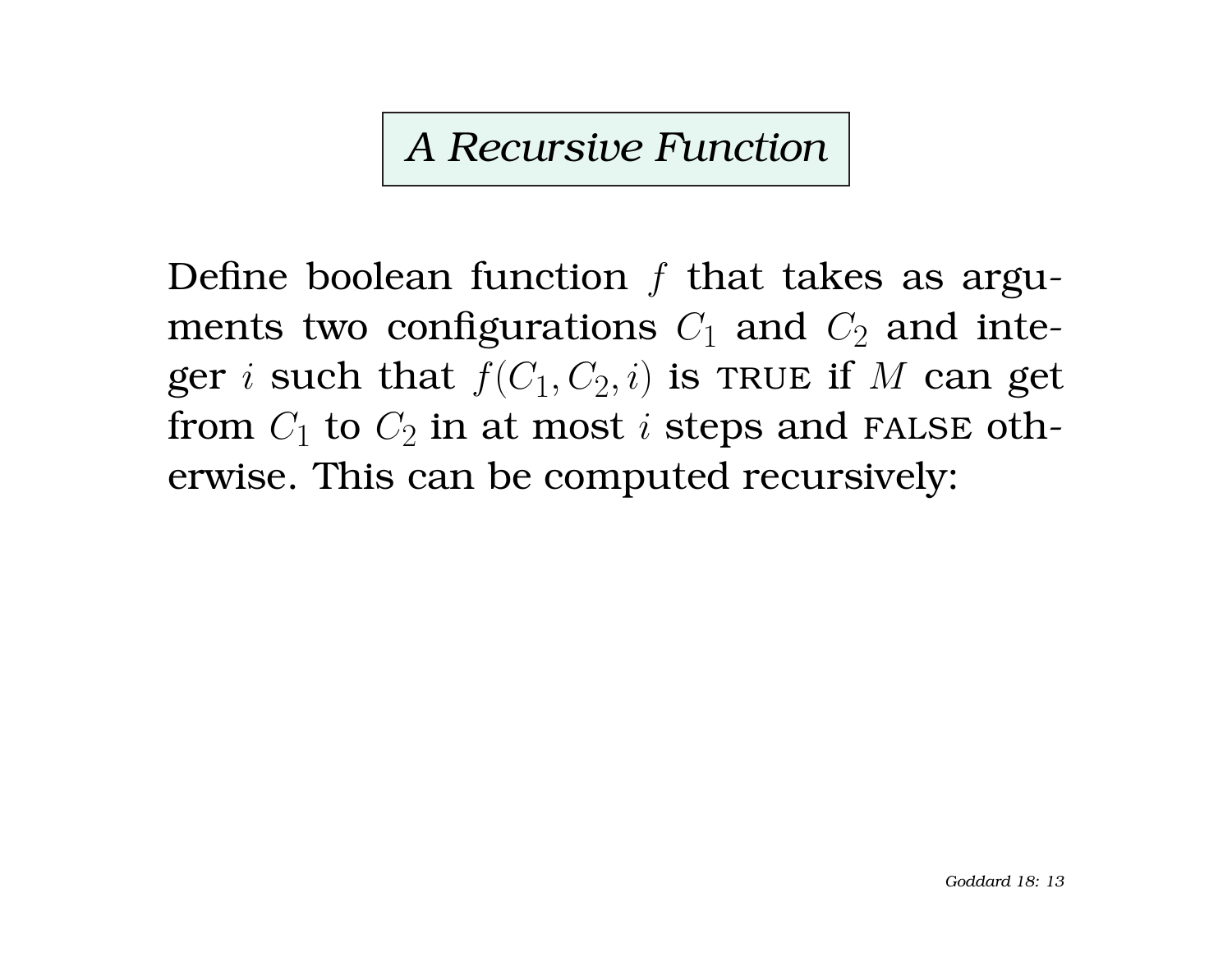*The Function* f

```
Calculating f(C_1, C_2, i):
\textbf{\textit{i}}\textbf{\textit{f}} i=1 then return oneStep(M, C_1, C_2)
else {
  for all strings C_3 of length S(n) {
      \textbf{\textit{i}} f(C_1, C_3, i/2) \text{ TRUE} and f(C_3, C_2, i/2) TRUE
         then return TRUE
   }
  failing which: return FALSE
}
```
The boolean function *oneStep* determines whether  $C_1$  follows from  $C_2$  by the rules of  $M$ .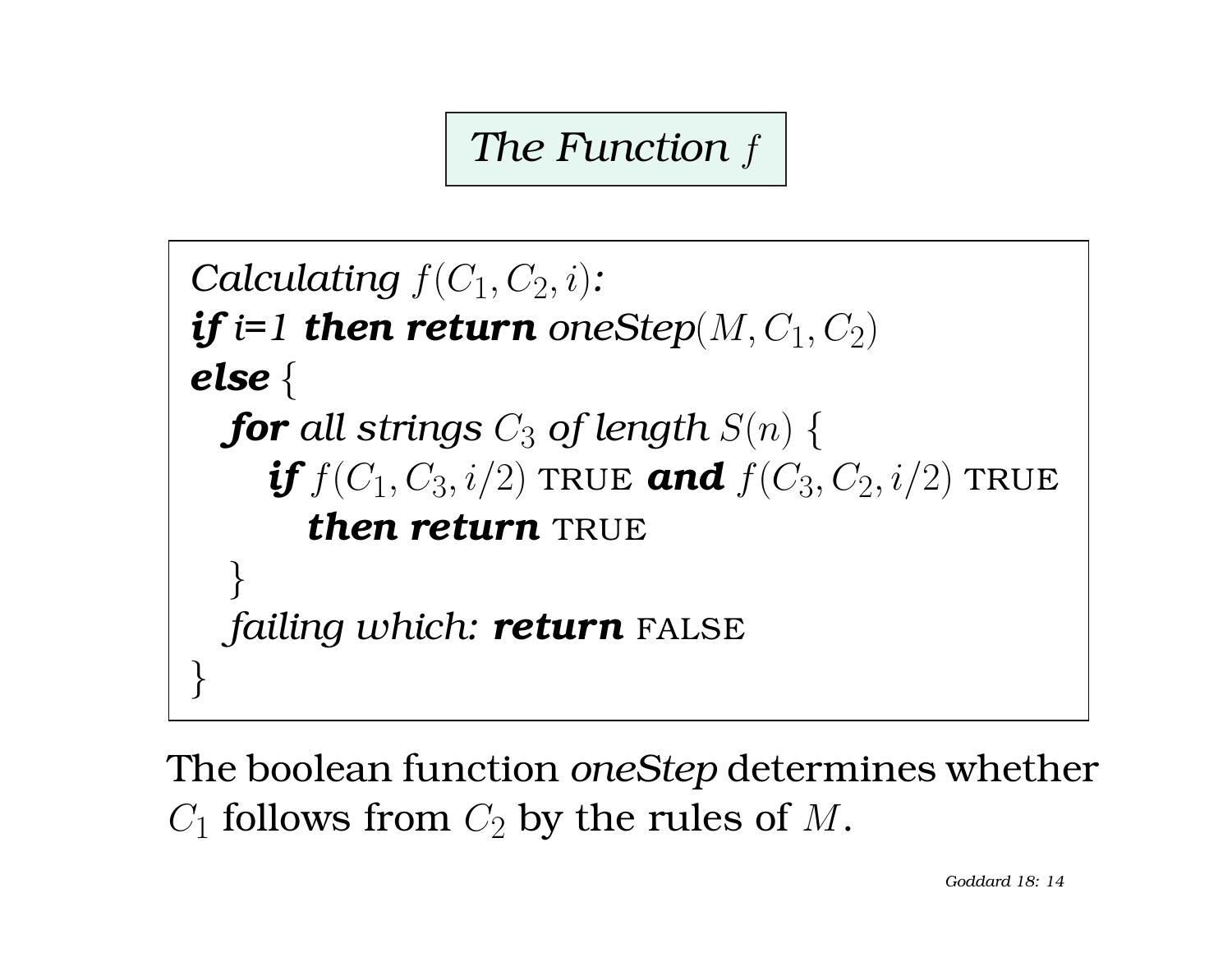### *Conclusion*

So we build a deterministic machine and ask it to calculate  $f(C_s, C_a, T)$ . (T was the upper bound on M's running time.)

How much storage does this use? The recursive program uses a stack, pushing a "snapshot" of its variables each time it calls itself. Each configuration and hence each snapshot uses  $O(S(n))$  space. The maximum number of snapshots on stack is  $\log T$  (the depth of the recursion). Since  $\log T$  is  $O(S(n))$ , it follows that space used is  $O(n^{2k})$ , as claimed.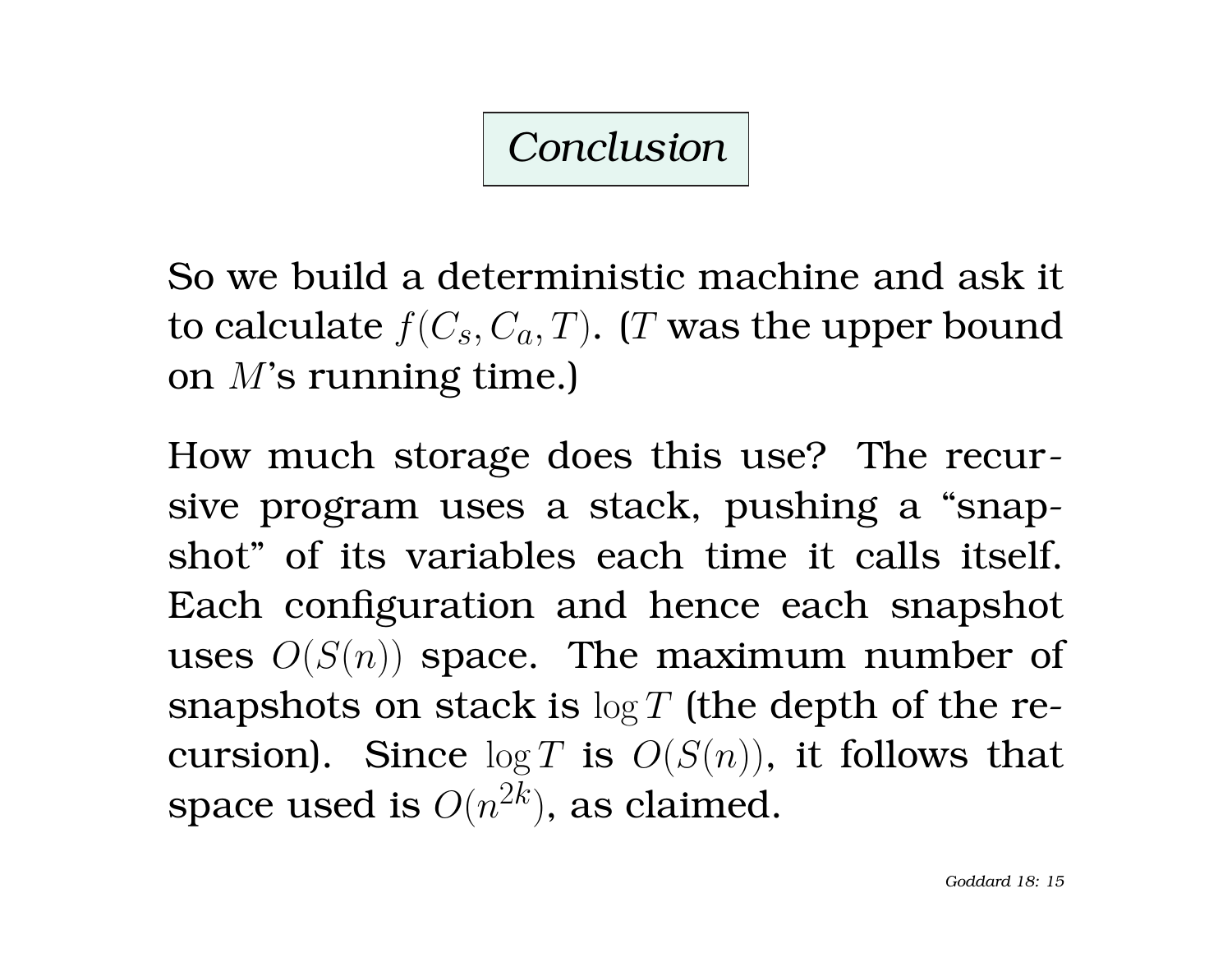*Examples in* PSPACE

Deciding whether an RE generates all strings is in PSPACE (discussed in exercises).

It can be shown that any language given by a context-sensitive grammar is in PSPACE.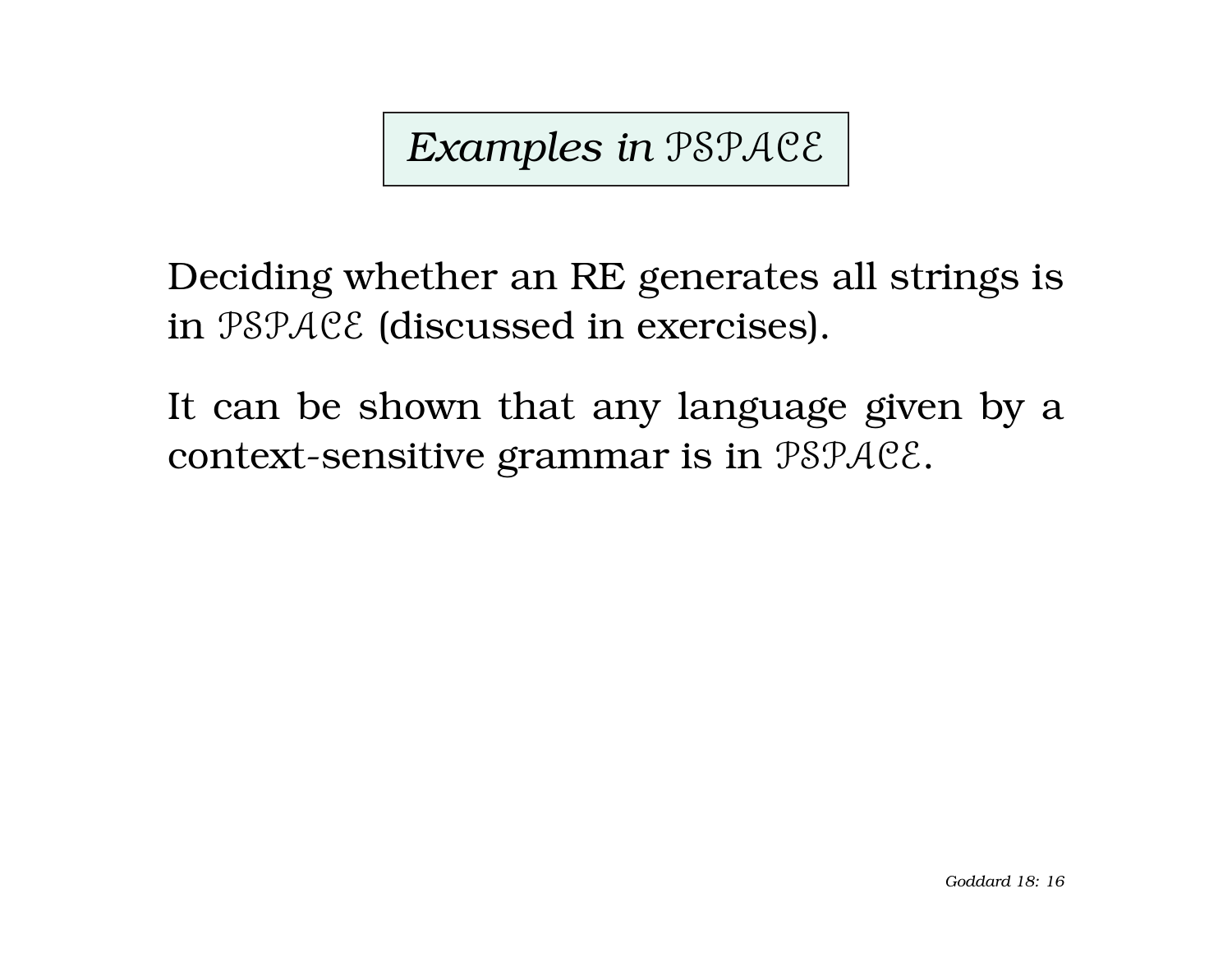# *Practice*

Show that  $\mathcal{PSPACE}$  is closed under the star operation.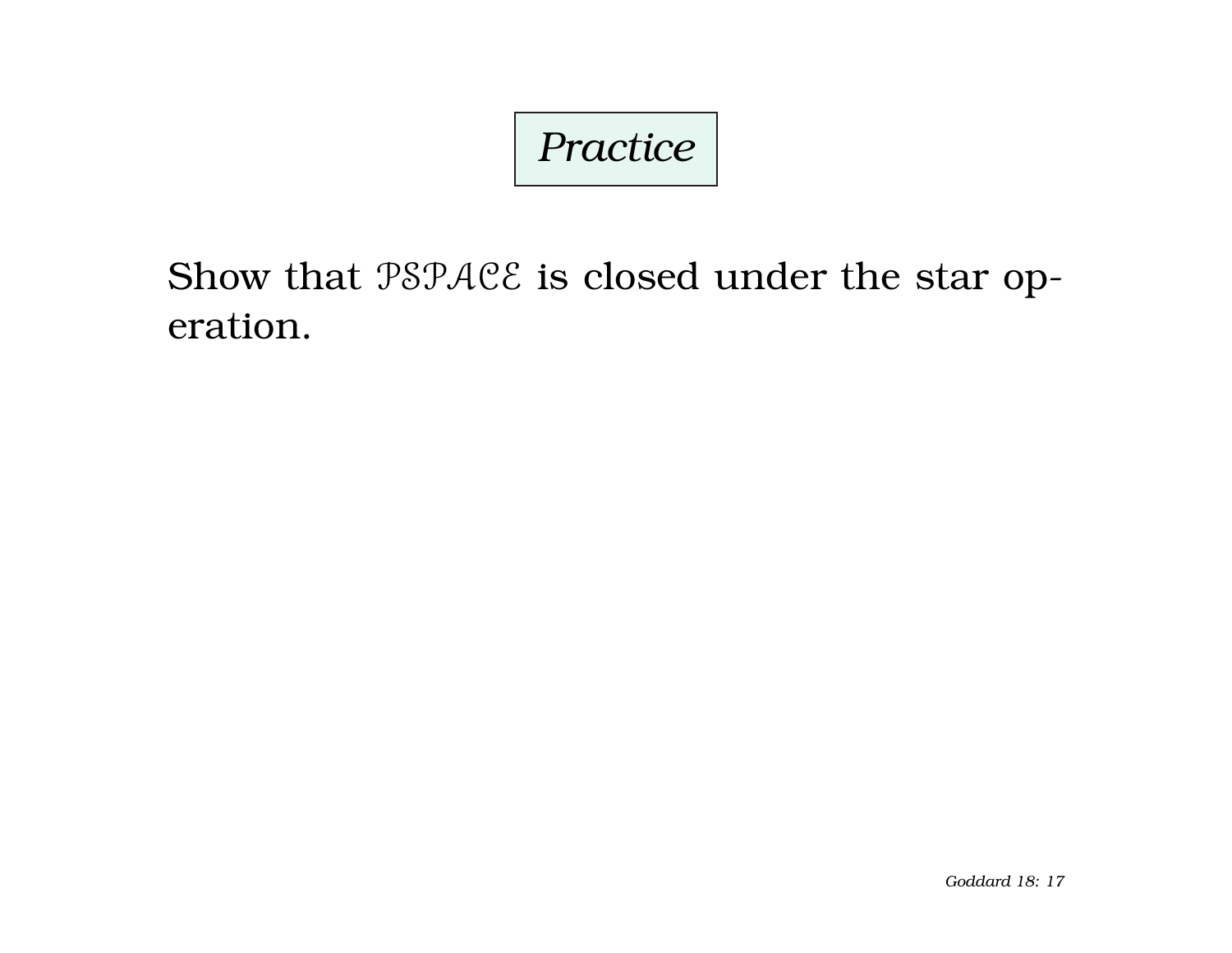# *Solution to Practice*

Suppose  $A \in \mathcal{PSPACE}$ . We build algorithm for  $A^*$ . Assume input is  $w$ . Then start by calculating for each substring of  $w$  whether in  $A$ . Then try all possible ways to split  $w$  into substrings and see whether in any case all substrings are in A. Extra storage is polynomial.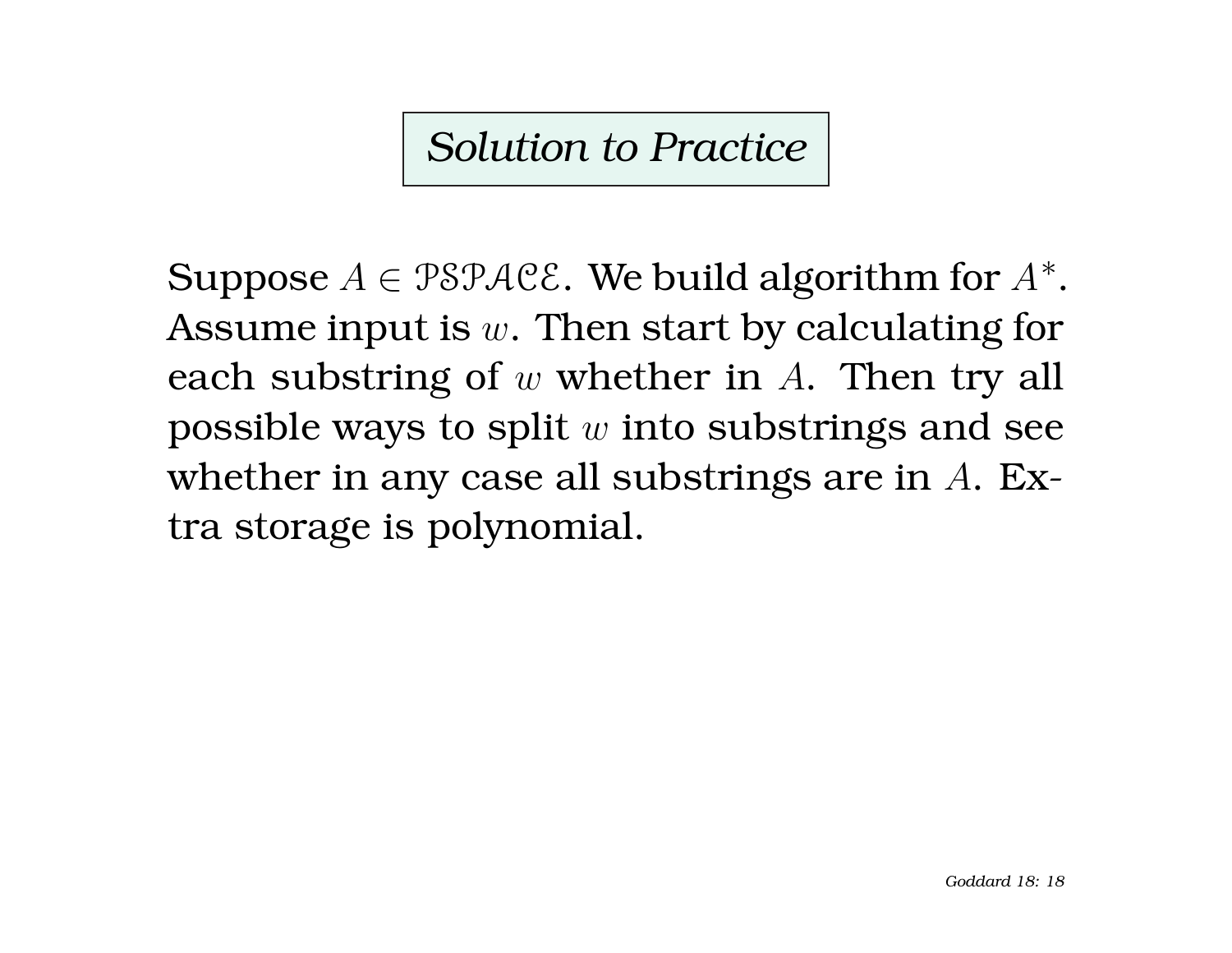*Logarithmic Space*

*The class* L *is the set of problems solvable in*  $O(\log n)$  *space. The class*  $N\mathcal{L}$  *is the set of problems solvable in* O(log n) *space by an NTM.*

Example:  $\{ 0^n 1^n : n \ge 0 \}$  is in  $\mathcal{L}$ . The key is that a binary *counter* can be maintained in logarithmic space. Here the TM counts the  $0$ 's and  $1$ 's, and compares the counts.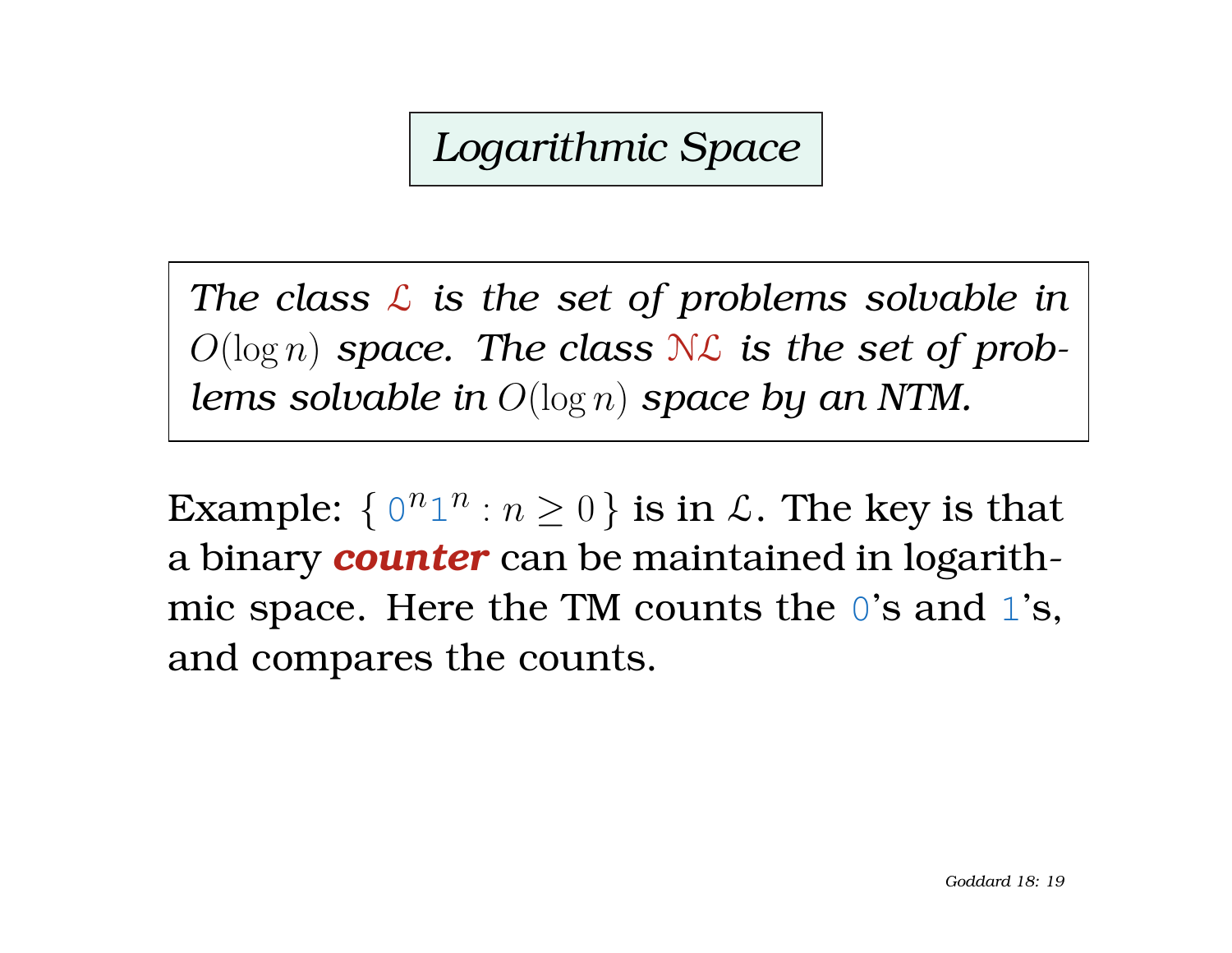*The Complexity Chain*

From earlier result it follows that  $N\mathcal{L} \subseteq \mathcal{P}$ . So:

#### $\mathcal{L} \subset \mathcal{NL} \subset \mathcal{P} \subset \mathcal{NP} \subset \mathcal{PSPACE} = \mathcal{N} \mathcal{PSPACE}$

The only other thing humanity knows about how these classes compare is:

 $L \neq PSPACE$